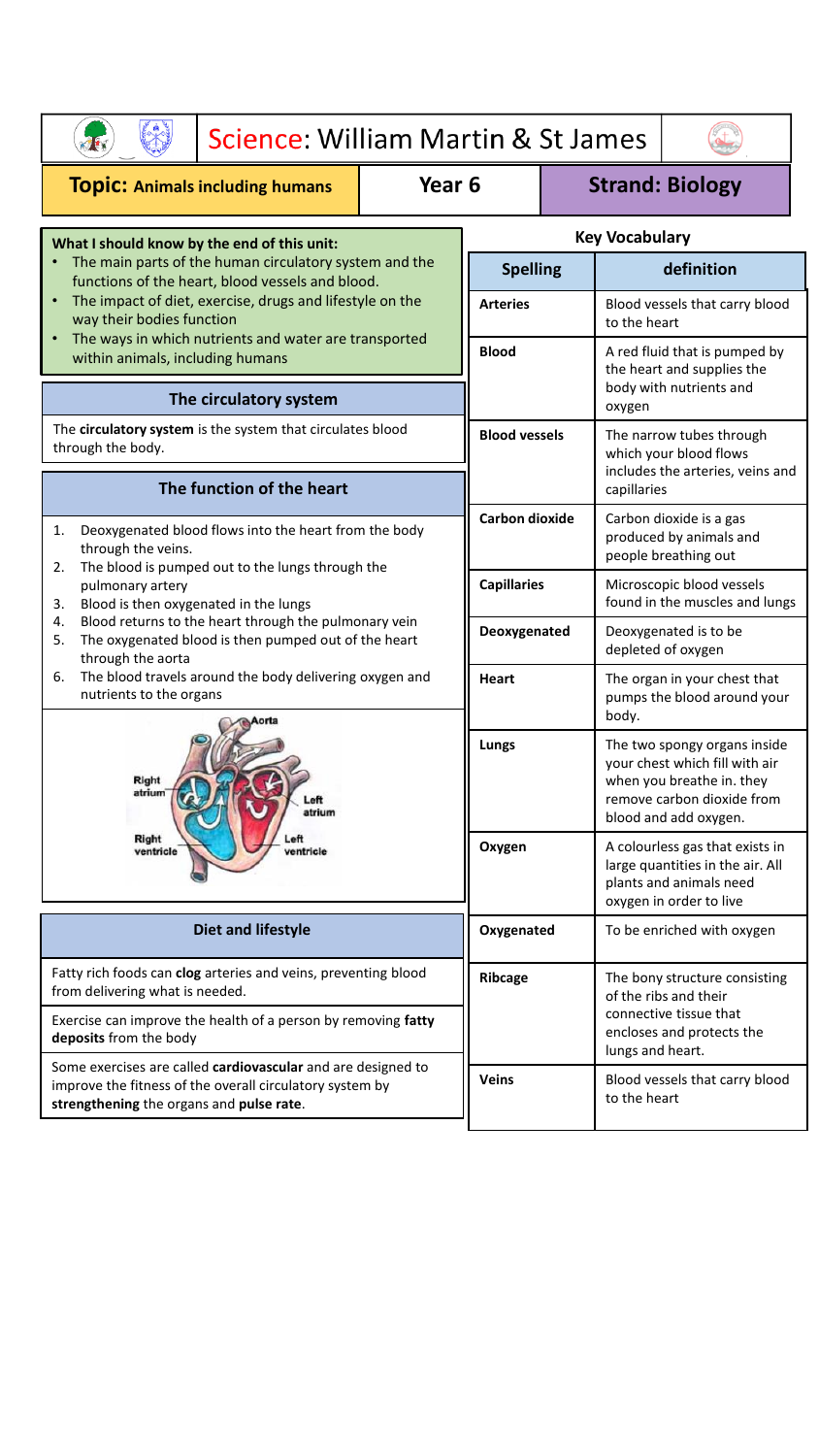|                                        |                                                                                         | Science: William Martin & St James                             |                                                                                                                                                                               |                                                 |  |  |  |
|----------------------------------------|-----------------------------------------------------------------------------------------|----------------------------------------------------------------|-------------------------------------------------------------------------------------------------------------------------------------------------------------------------------|-------------------------------------------------|--|--|--|
| <b>TOPIC: Animals including humans</b> |                                                                                         |                                                                | Year 6                                                                                                                                                                        | <b>Strand: Biology</b>                          |  |  |  |
| <b>Phrases about blood</b>             |                                                                                         |                                                                | Some choices can harm the circulatory<br>system                                                                                                                               |                                                 |  |  |  |
| <b>Bad blood</b>                       | People have argued<br>$\bullet$<br>about something and<br>dislike each other            |                                                                | Some choices, such as smoking and drinking alcohol<br>can be harmful to health                                                                                                |                                                 |  |  |  |
| <b>Bay for blood</b>                   | Demanding that<br>$\bullet$<br>someone should be<br>hurt or punished                    |                                                                | Tobacco can cause short-term effects such as<br>shortness of breath, difficulty sleeping and loss of taste<br>and long-term effects such as lung disease, cancer and<br>death |                                                 |  |  |  |
| <b>Blue blood</b>                      | From a family that has<br>$\bullet$<br>high social ranks                                |                                                                | Alcohol can cause short-term effects such as addiction<br>and loss of control and long-term effects such as organ                                                             |                                                 |  |  |  |
| <b>Blood out of a stone</b>            | People are not being<br>$\bullet$<br>very helpful when you                              |                                                                | damage, cancer and death                                                                                                                                                      |                                                 |  |  |  |
|                                        | are getting information<br>or persuading someone<br>to talk                             |                                                                | Why is exercise so important?                                                                                                                                                 |                                                 |  |  |  |
| <b>Blood, sweat and tears</b>          | A very hard thing to do<br>$\bullet$<br>and requires a lot of<br>effort                 |                                                                | Exercise can:<br>Tone our muscles and reduce fat<br>Increase fitness<br>$\bullet$                                                                                             | Make you feel physically and mentally healthier |  |  |  |
| <b>Blood is thicker than</b><br>water  | Loyalty to their family is<br>$\bullet$<br>greater than their<br>loyalty to anyone else | Strengthen the heart<br>Improve lung function<br>Improves skin |                                                                                                                                                                               |                                                 |  |  |  |
| Own flesh and blood                    | A member of your<br>$\bullet$<br>family                                                 |                                                                |                                                                                                                                                                               |                                                 |  |  |  |

## The Human Digestive System